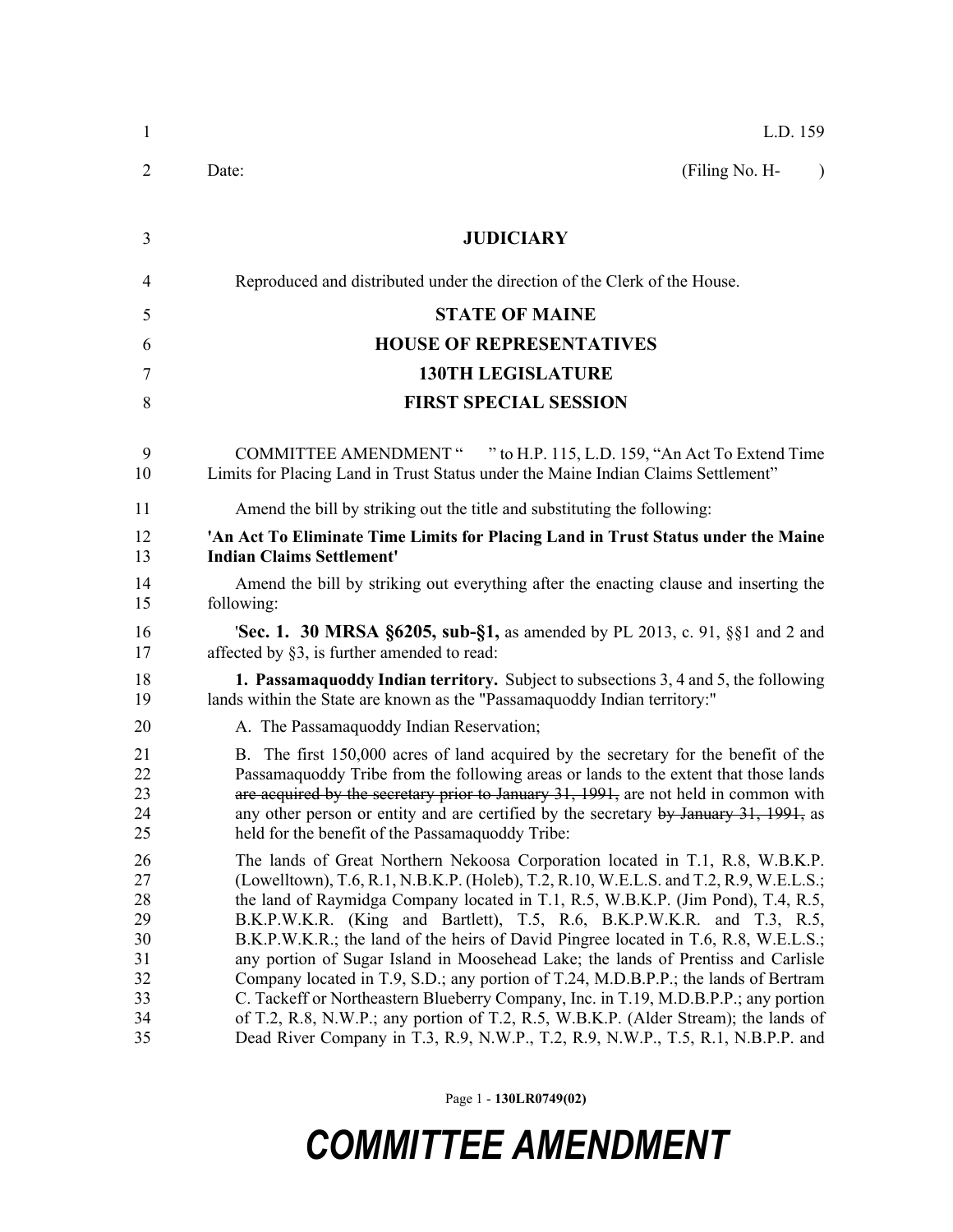36 T.5, N.D.B.P.P.; any portion of T.3, R.1, N.B.P.P.; any portion of T.3, N.D.; any portion of T.4, N.D.; any portion of T.39, M.D.; any portion of T.40, M.D.; any portion of T.41, M.D.; any portion of T.42, M.D.B.P.P.; the lands of Diamond International 39 Corporation, International Paper Company and Lincoln Pulp and Paper Company located in Argyle; and the lands of the Dyer Interests in T.A.R.7 W.E.L.S., T.3 R.9 41 N.W.P., T.3 R.3. N.B.K.P. (Alder Brook Township), T.3 R.4 N.B.K.P. (Hammond 42 Township), T.2 R.4 N.B.K.P. (Pittston Academy Grant), T.2 R.3 N.B.K.P. (Soldiertown Township), and T.4 R.4 N.B.K.P. (Prentiss Township), and any lands in Albany Township acquired by the Passamaquoddy Tribe before January 1, 1991; 1 2 3 4 5 6 7 8 9

- 10 C. Any land not exceeding 100 acres in the City of Calais acquired by the secretary 11 for the benefit of the Passamaguoddy Tribe as long as the land is acquired by the 12 secretary prior to January 1, 2001, is not held in common with any other person or 13 entity and is certified by the secretary by January 31, 2001, as held for the benefit of 14 the Passamaquoddy Tribe, if:
- 15 (1) The acquisition of the land by the tribe is approved by the legislative body of 16 that city; and
- 17 (2) A tribal-state compact under the federal Indian Gaming Regulatory Act is 18 agreed to by the State and the Passamaquoddy Tribe or the State is ordered by a 19 court to negotiate such a compact;
- 20 D. All land acquired by the secretary for the benefit of the Passamaquoddy Tribe in T. 21 19, M.D. to the extent that the land is acquired by the secretary prior to January 31, 22 2020, is not held in common with any other person or entity and is certified by the 23 secretary by January 31, 2020 as held for the benefit of the Passamaguoddy Tribe;
- 24 D-1. Land acquired by the secretary for the benefit of the Passamaquoddy Tribe in 25 Centerville consisting of Parcels A, B and C conveyed by Bertram C. Tackeff to the 26 Passamaquoddy Tribe by quitclaim deed dated July 27, 1981, recorded in the 27 Washington County Registry of Deeds in Book 1147, Page 251, to the extent that the 28 land is acquired by the secretary prior to January 31, 2017, is not held in common with 29 any other person or entity and is certified by the secretary by January 31, 2017 as held 30 for the benefit of the Passamaquoddy Tribe;
- 31 D-2. Land acquired by the secretary for the benefit of the Passamaquoddy Tribe in 32 Centerville conveyed by Bertram C. Tackeff to the Passamaquoddy Tribe by quitclaim 33 deed dated May 4, 1982, recorded in the Washington County Registry of Deeds in 34 Book 1178, Page 35, to the extent that the land is acquired by the secretary prior to 35 January 31, 2023, is not held in common with any other person or entity and is certified 36 by the secretary by January 31, 2023 as held for the benefit of the Passamaquoddy 37 Tribe; and
- 38 E. Land acquired by the secretary for the benefit of the Passamaquoddy Tribe in 39 Township 21 consisting of Gordon Island in Big Lake, conveyed by Domtar Maine 40 Corporation to the Passamaquoddy Tribe by corporate quitclaim deed dated April 30, 41 2002, recorded in the Washington County Registry of Deeds in Book 2624, Page 301, 42 to the extent that the land is acquired by the secretary prior to January  $31, 2017$ , is not 43 held in common with any other person or entity and is certified by the secretary by 44 January 31, 2017 as held for the benefit of the Passamaquoddy Tribe.

Page 2 - **130LR0749(02)**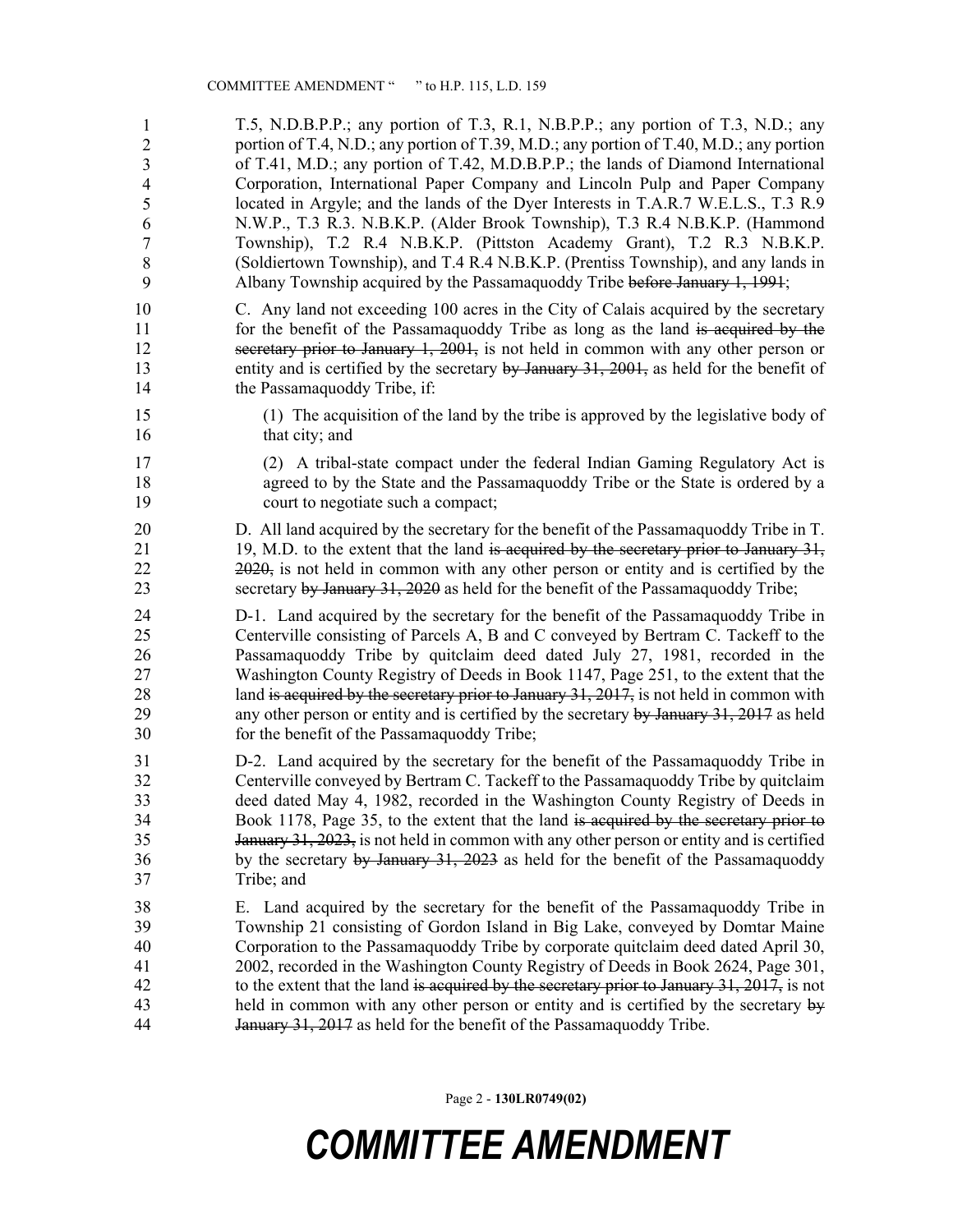1 **Sec. 2. 30 MRSA §6205, sub-§2, ¶B,** as amended by PL 1999, c. 625, §1, is further 2 amended to read:

- 3 B. The first 150,000 acres of land acquired by the secretary for the benefit of the 4 Penobscot Nation from the following areas or lands to the extent that those lands are 5 acquired by the secretary prior to January 31, 2021, are not held in common with any 6 other person or entity and are certified by the secretary by January 31, 2021, as held 7 for the Penobscot Nation:
- 8 The lands of Great Northern Nekoosa Corporation located in T.1, R.8, W.B.K.P. 9 (Lowelltown), T.6, R.1, N.B.K.P. (Holeb), T.2, R.10, W.E.L.S. and T.2, R.9, W.E.L.S.; 10 the land of Raymidga Company located in T.1, R.5, W.B.K.P. (Jim Pond), T.4, R.5, 11 B.K.P.W.K.R. (King and Bartlett), T.5, R.6, B.K.P.W.K.R. and T.3, R.5, 12 B.K.P.W.K.R.; the land of the heirs of David Pingree located in T.6, R.8, W.E.L.S.; 13 any portion of Sugar Island in Moosehead Lake; the lands of Prentiss and Carlisle 14 Company located in T.9, S.D.; any portion of T.24, M.D.B.P.P.; the lands of Bertram 15 C. Tackeff or Northeastern Blueberry Company, Inc. in T.19, M.D.B.P.P.; any portion 16 of T.2, R.8, N.W.P.; any portion of T.2, R.5, W.B.K.P. (Alder Stream); the lands of 17 Dead River Company in T.3, R.9, N.W.P., T.2, R.9, N.W.P., T.5, R.1, N.B.P.P. and 18 T.5, N.D.B.P.P.; any portion of T.3, R.1, N.B.P.P.; any portion of T.3, N.D.; any 19 portion of T.4, N.D.; any portion of T.39, M.D.; any portion of T.40, M.D.; any portion 20 of T.41, M.D.; any portion of T.42, M.D.B.P.P.; the lands of Diamond International 21 Corporation, International Paper Company and Lincoln Pulp and Paper Company 22 located in Argyle; any land acquired in Williamsburg T.6, R.8, N.W.P.; any 300 acres 23 in Old Town mutually agreed upon by the City of Old Town and the Penobscot Nation 24 Tribal Government, provided that the mutual agreement must be finalized prior to 25 August 31, 1991; any lands in Lakeville acquired by the Penobscot Nation before 26 January 1, 1991; and all the property acquired by the Penobscot Indian Nation from 27 Herbert C. Haynes, Jr., Herbert C. Haynes, Inc. and Five Islands Land Corporation 28 located in Township 1, Range 6 W.E.L.S.

29 **Sec. 3. Effective date; certification.** This Act does not take effect unless, within 30 60 days of the adjournment of the First Special Session of the 130th Legislature, the 31 Secretary of State receives written certification by the Tribal Chief and Council of the 32 Penobscot Nation and the Joint Tribal Council of the Passamaquoddy Tribe that the nation 33 and tribe have agreed to the provisions of this Act pursuant to 25 United States Code, 34 Section 1725(e), copies of which must be submitted by the Secretary of State to the 35 Secretary of the Senate, the Clerk of the House of Representatives and the Revisor of 36 Statutes; except that in no event may this Act become effective until 90 days after the 37 adjournment of the First Special Session of the 130th Legislature.'

38 Amend the bill by relettering or renumbering any nonconsecutive Part letter or section 39 number to read consecutively.

Page 3 - **130LR0749(02)**